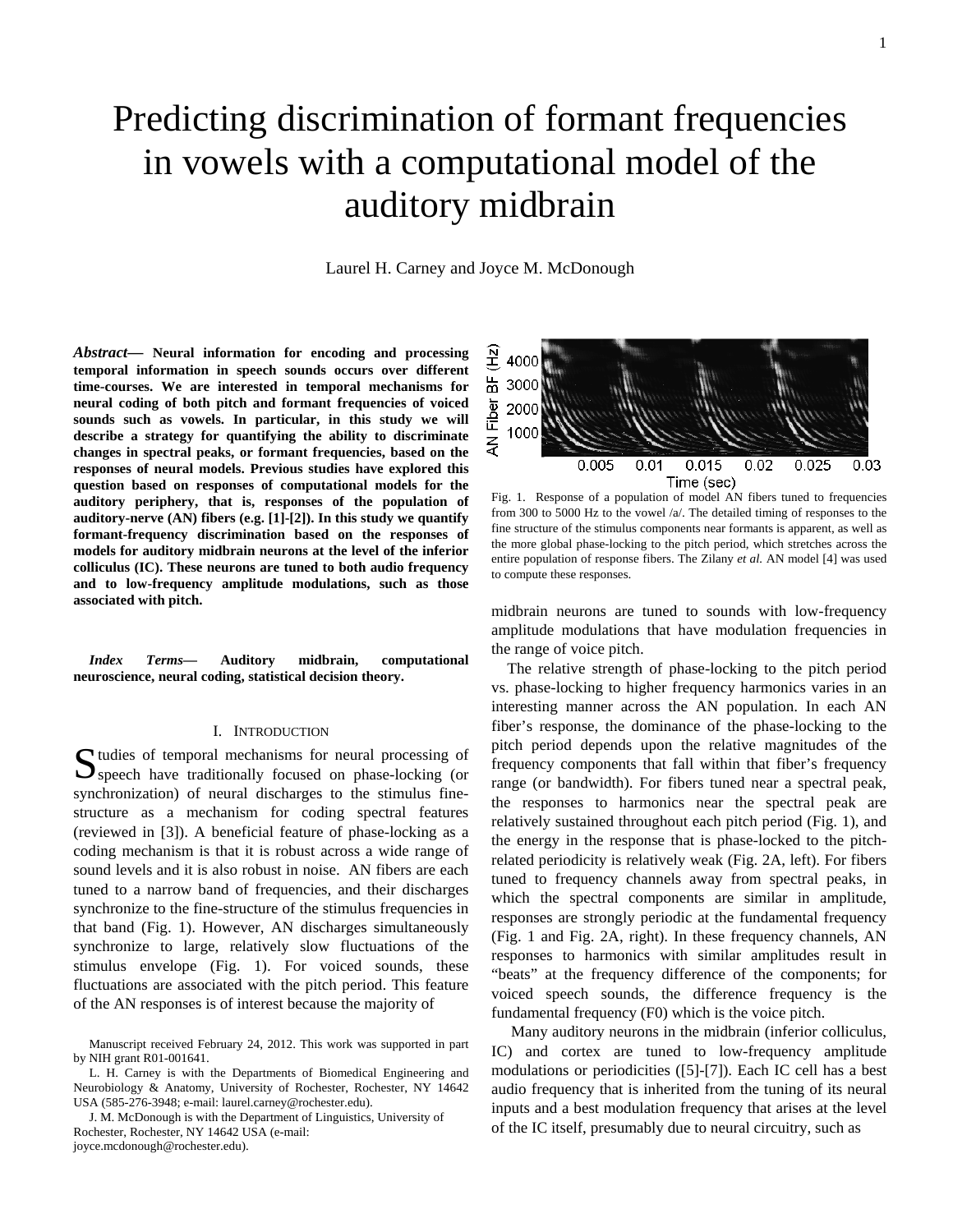



Fig. 2. A) Illustration of two model AN fiber responses to a vowel sound. One fiber (left) is tuned to a frequency near a spectral peak, resulting in a response that is dominated by the frequency associated with that peak. The other fiber (right) is tuned to a frequency between formant peaks; this fiber's response has a strong component that is phase-locked to the pitch, which is the frequency difference between the frequency components to which this fiber responds. B) The spectrum of the vowel */a/* (top) and responses of model midbrain responses (bottom). Decreases in average rate occur for model neurons tuned near formant peaks in the speech stimulus. The AN responses were simulated using the Zilany *et al.* AN model [4]. Midbrain responses were computed using the model of Nelson and Carney [8].

interactions between inhibitory and excitatory inputs. Thus, a midbrain neuron may receive inputs that are tuned to a best audio frequency of 3 kHz, but it will respond best when those inputs are temporal modulated at a particular low-frequency (e.g. 100 Hz, as in Fig. 2A, right). Several computational models have been proposed for AM tuning at the level of the IC (e.g. [8]-[12]; see [13] for a review). The low-frequency periodicity, or temporal modulation frequency, that elicits the best response in a midbrain cell is referred to as its best modulation frequency (BMF). The majority of tuned IC cells have BMFs in the voice pitch range [7]. Voiced sounds elicit strong periodicities in many frequency channels, with the degree of modulation varying depending upon proximity to formants (Fig. 2A). The pitch of a voiced sound determines the subset of midbrain neurons that respond most strongly, and fluctuations in pitch over time will result in dynamic shifts in the response across the population of these neurons.

The *strength of temporal fluctuations* within a narrow audio frequency band is the essential stimulus for many central auditory neurons (as opposed to just the presence of energy within the frequency band.) The brain apparently parses sound into a two-dimensional representation (at least), with *best audio frequency* being one frequency dimension, and *best modulation frequency* another. There's some evidence that both of these frequency axes are represented topographically in the brain, in orthogonal dimensions [14].

Changes in discharge rate across the group of central neurons that respond to a given voiced sound encode the

frequencies of formant peaks. As illustrated above (Figs. 1, 2A), frequency channels near formants have responses that are more weakly modulated at the fundamental frequency than frequency channels away from formants. Thus, periodicitytuned midbrain neurons with BFs *near* formants will have *weaker* responses than midbrain neurons with BFs between formants. These response properties of midbrain neurons suggest a counter-intuitive *drop* in rate for midbrain cells tuned near formant frequencies (Fig. 2B). This prediction, based on neural model responses, is consistent with preliminary physiological recordings (not shown). The prediction is also consistent with the established phenomenon of "locking suppression" that has been illustrated in central auditory neurons with stimuli that included narrowband peaks in the context of a wideband background [15].

## II. PREDICTING THE ABILITY TO DISCRIMINATE FORMANT **FREQUENCIES**

 In order to better understand neural mechanisms for processing temporal aspects of speech, we must understand how the brain responds to not only the energy vs. frequency (i.e. classical spectral energy), but also to *temporal fluctuations* in energy within each frequency channel. We are exploring how these temporal fluctuations vary with spectral features and how they interact with the two-dimensional frequency tuning of auditory neurons, in which each neuron is characterized by both its best audio frequency and by its best modulation frequency.

#### *A. Stimuli*

The goal of this study is to quantify the ability to detect a change in formant frequency based on changes in the responses of neurons that are tuned to the frequency of amplitude modulations. Predictions for just-noticeabledifferences (jnd's) in formant frequency can be directly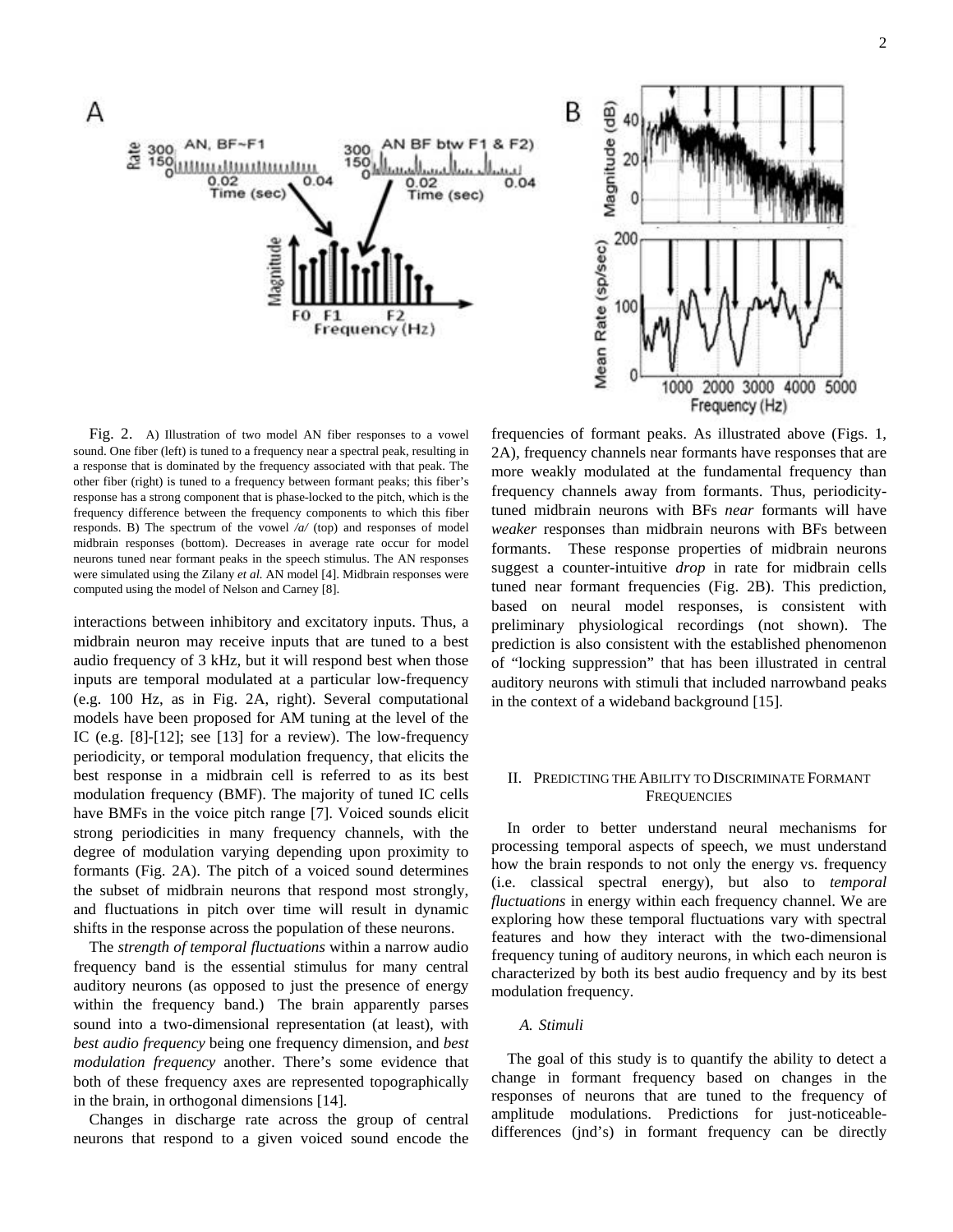compared to experimental results for human listeners [16]. In order to make this comparison, the stimuli used in the results presented here were matched to one of the sets of stimuli used in the comprehensive study of Lyzenga and Horst [16]. The results here are based on responses to a voiced sound (F0 = 100 Hz) with a single formant at 2000 Hz, created using a triangular spectral envelope with slopes of 200 Hz/octave (Fig. 3). Lyzenga and Horst results showed that listeners had patterns of discrimination thresholds for stimuli with simple triangular spectral envelopes that were similar to those for more complex spectral envelopes that were designed to match the detailed spectral envelope of formants in actual speech sounds.

Fig. 3. Single-formant vowel-like sounds are shown with two types of spectral envelopes that were studied by Lyzenga and Horst [16]. In both cases,



## Frequency (Hz)

the underlying structure of the sound is a set of harmonics of the fundamental frequency, or pitch. The amplitudes of the harmonics were either gradually varied across frequency, using amplitudes computed by a Klatt synthesizer, or they were varied according to a simple triangular spectral envelope. Stimuli created with a triangular spectral envelope were used for the results presented here. Lyzenga and Horst [16] described differences in jnd for triangular (or more complex) stimuli that had the spectral peak aligned with one harmonic (top) or positioned between two harmonics (bottom). Listeners were less sensitive when the spectral peak was aligned with a harmonic frequency (see text). (Adapted from [16] Fig. 1, k and l).

#### *B. Neural Models*

Two neural models were used for the calculations presented here (Fig. 4). A computational model for the auditory periphery [4] was used to simulate a population of AN responses. This model includes the sound-level-dependent bandwidth and gain of frequency-tuned cochlear responses, rate adaptation, rate saturation, and frequency-dependent phase-locking. In particular, this AN model makes accurate predictions of the responses of AN fibers to signals with fluctuating amplitudes [4].

Responses of midbrain neurons in the IC were simulated using the same-frequency inhibitory-excitatory (SFIE) model of Nelson and Carney [8] (Fig. 5). This model explains the tuning of IC neurons to the frequency of amplitude modulations. AM tuning is achieved by the interplay between relatively sluggish inhibitory responses and relatively fast excitatory responses.



Fig. 4. Schematic of models used for the predictions presented in this study.



Fig. 5. Schematic illustration of the Same-Frequency Inhibitory-Excitatory (SFIE) model for AM tuning of IC neurons [8]. One of these models was used for each audio frequency channel in the simulations presented here. All SFIE models had a BMF of 100 Hz, which was equal to the fundamental frequency of the vowel-like sound that was used as the input waveform. (Simulation of the entire IC population would require sets of SFIE models with the entire range of BMFs for each audio-frequency channel.)

#### *C. Calculating the just-noticeable difference (jnd)*

The strategy for computing the jnd for formant frequency discrimination was based on the approach of Siebert [17]-[19] and Heinz *et al*. [20] for one-parameter discrimination of auditory stimuli. The developed calculations based on the Cramer-Rao bound, or equivalently a likelihood ratio test (see [20]), using the responses of a model for a population of AN fibers. In the case of the study presented here, the one parameter being manipulated was the peak of the triangular spectral envelope. In addition, rather than making predictions based on changes in the rate or timing of model AN responses, the predictions presented here are based on the responses of a population of model midbrain neurons that have band-pass tuning for amplitude-modulation frequency. It should be noted that although a single parameter is manipulated when the frequency of the spectral peak is changed, the amplitude of all of the harmonics change as a result. Nevertheless, the following calculation combines the information present across time and across the population of fibers to derive a single value for the predicted jnd for formant frequency.

The jnd is inversely proportional to the information in the responses of each neuron in the population, and this information is related to the change in rate (or in the timing pattern of the response) normalized by the variance. For the common assumption of Poisson variance in the neural responses, the variance is approximated by the mean rate. Thus, jnd is calculated as

$$
\Delta F_{JND} = \left(\sum_{i} \int_{0}^{T} \frac{1}{r_i(t, F)} \left[\frac{\partial r_i(t, F)}{\partial F}\right]^2 dt\right)^{-1/2} \quad (1)
$$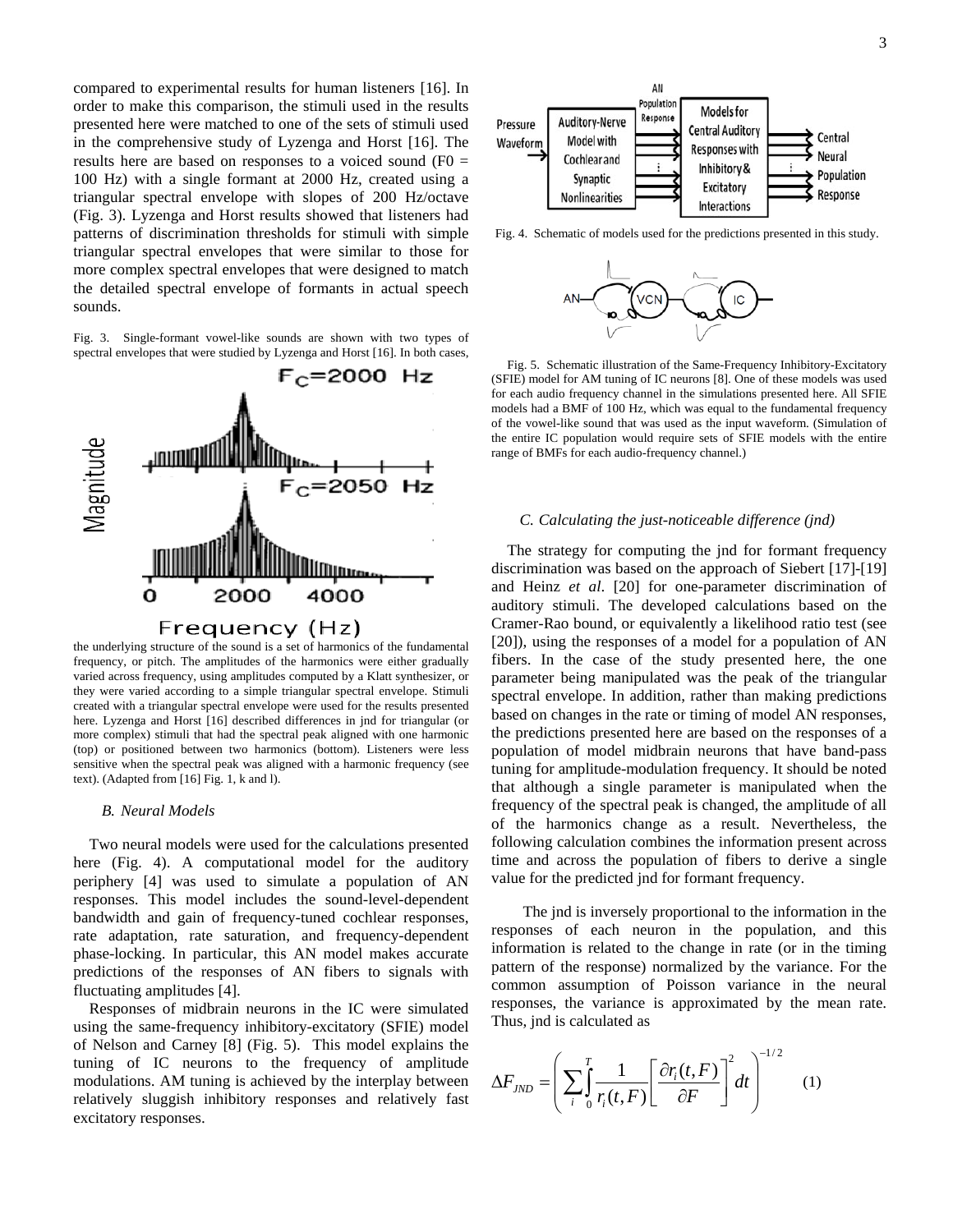where F is the peak frequency of the spectral envelope (see Fig. 3), and  $r_i$  is the time-varying discharge rate of the i<sup>th</sup> neuron in the population (see Eq 3.1 in [20]). The calculation can be made using the entire time-varying rate function, as shown in the equation above; this result is referred to as the all-information prediction because it is based on both rate and timing information in the neural responses. Alternatively, predictions can be made based only on average rate information, by first averaging the discharge rate over the stimulus duration, thus discarding detailed temporal information [20]. Computationally, the jnd's can be computed by finding model responses to slightly different stimuli (see Fig. 6 below). Then the point-by-point difference between the two responses, normalized by the size of the increment in the parameter that varied between the two stimuli, provides an approximation to the partial derivative in Eq. 1. The results are then combined over time (for the all-information estimate) and over the population of model neurons, as in Eq. 1. For further details about the computation of jnd from model population responses, see [1] and [20]. Code for both the AN and SFIE models is available at: *HU*[http://www.urmc.rochester.edu/labs/Carney-](http://www.urmc.rochester.edu/labs/Carney-Lab/publications/auditory-models.cfm)[Lab/publications/auditory-models.cfm](http://www.urmc.rochester.edu/labs/Carney-Lab/publications/auditory-models.cfm) .

#### **III.** RESULTS

Fig. 6 illustrates population responses for model IC (top) and AN (bottom) neurons. Each plot shows population responses to two stimuli that differed in peak frequency by 1 Hz; the harmonic frequencies do not differ across the two stimuli, but the amplitude of each harmonic in the stimulus was affected by the slight difference in the frequency of the spectral peak. Populations consisted of 100 model neurons tuned to best frequencies that were logarithmically spaced over 2 octaves surrounding the stimulus peak frequency. Fig. 6A shows the population response to a stimulus in which the spectral peak (2000 Hz) was aligned with a harmonic





spectral peak was 60 dB SPL, and the overall rms values of the two stimuli were matched. The jnd's were calculated based on differences in the model responses for neurons tuned near the spectral peak (dark lines in Fig. 6, also these population subsets are enlarged in the insets).

There are interesting qualitative differences between the two population responses due to the difference in alignment of the peak of the spectral envelope and the harmonic frequencies. In Fig. 6A, the AN responses near the harmonic frequency that is aligned with the peak are the least modulated (see Fig. 2A), and thus the model IC cells tuned near the spectral peak have strongly *reduced* responses. In Fig. 6B, there is no single dominant harmonic; as a result, the AN responses have larger amplitude modulations in general, resulting in higher rates in responses of the IC neurons. In addition, there are *two* notches in the IC population response; these notches are at the locations of the two harmonics that straddle the peak of the spectral envelope. Note that in both cases the AN population responses are characterized by a single broad peak.

The jnd calculated for the IC population responses in Fig. 6A was 9.4 Hz and for Fig. 6B it was 7.5 Hz. Smaller jnd's for stimuli in which the spectral peak fell between two harmonics were also observed for human listeners. For human subjects with normal hearing, the jnd was 0.6%, or 12 Hz for a peak at 2000 Hz, when the spectral peak was aligned with a harmonic [16]. In comparison, the jnd was 0.2%, or 4 Hz for a 2050 Hz peak, when the spectral peak was positioned between two harmonics [16]. Thus, the model jnd's have comparable sizes and follow a similar trend as the human data, although the difference between the two conditions was larger for human listeners than for the model calculations. The presence of two notches in the population response for the mis-aligned spectral peak (Fig. 6B) provides more features for discrimination, contributing to the lower jnd; however, the larger rates associated with the more strongly modulated

# B) Envelope Peak ≠ Harmonic



Fig.  $6 - A$ ) Population responses for model IC neurons (top) and AN fibers (bottom) for responses to two stimuli with triangular spectral envelopes, one with peak frequency =  $2000$  Hz (solid) and one with peak frequency =  $2001$ Hz (dashed). B) Responses for stimuli with peak spectral envelopes that are positioned at 2050 Hz (solid) and 2051 Hz (dashed), which fall between stimulus harmonics.